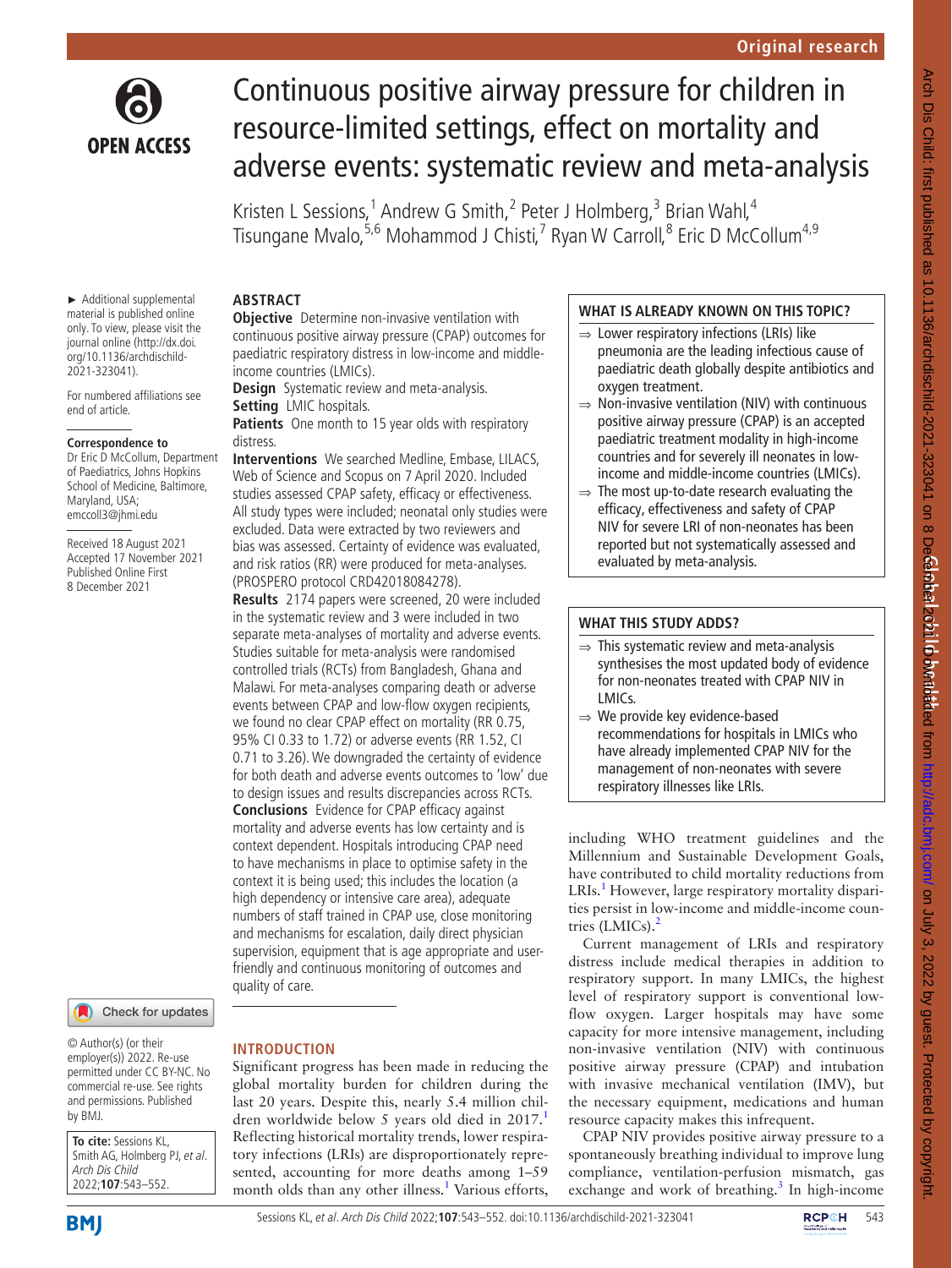<span id="page-1-0"></span>

| Table 1      | Search strategy                                                                                                                                                      |
|--------------|----------------------------------------------------------------------------------------------------------------------------------------------------------------------|
| PICO term    | <b>Description</b>                                                                                                                                                   |
| Population   | Patients 1 month to 15 years of age with respiratory distress including, but not limited to, pneumonia or bronchiolitis in low-income and middle-income<br>countries |
| Intervention | Non-invasive ventilation including bCPAP, positive end-expiratory pressure and CPAP used in the acute hospital setting for treatment of respiratory distress         |
| Comparison   | High or low-flow oxygen therapy through nasal cannula, mechanical ventilation or no respiratory support                                                              |
| Outcome      | Mortality, treatment failure, adverse events                                                                                                                         |
|              | bCPAP, bubble continuous positive airway pressure.                                                                                                                   |

countries, CPAP is a standard of care for paediatric respiratory patients with respiratory distress and can reduce IMV and mortality. In LMICs, 'bubble CPAP' (bCPAP) may particularly benefit neonatal respiratory distress (<28 days old). bCPAP, unlike conventional CPAP, generates pressure according to the depth the circuit's expiratory limb is submerged below water.<sup>3</sup> A systematic review of neonatal bCPAP in LMICs demonstrated a 30%–50% reduction in IMV but without a mortality change.[4](#page-9-3) Similarly, a systematic review of high flow nasal cannula oxygen found that, when compared with CPAP, CPAP had a lower treatment failure risk among infants with younger age, hypoxemia or respiratory distress.<sup>[5](#page-9-4)</sup> No mortality difference was found. CPAP NIV safety concerns include possible excessive oxygen delivery, skin and/or nasal septal damage, aspiration and, rarely, pneumothorax.

While neonatal bCPAP in LMICs is widely considered beneficial and safe, CPAP efficacy, effectiveness and safety for nonneonates in LMICs has been a recent focus. A systematic review of the literature through 2018 concluded bCPAP was safe and effective in LMICs.<sup>[6](#page-9-5)</sup> However, recent research has raised new questions regarding CPAP for non-neonates. This study's main objective was to systematically review the literature to determine through meta-analyses if CPAP is efficacious, effective, and safe for 1 month to 15 years olds with respiratory distress in LMICs.

### **METHODS**

**Global child health**

Global child health

The development and reporting of this work are per the Preferred Reporting Items for Systematic Reviews (PRISMA) statement.<sup>[7](#page-9-6)</sup> The protocol was registered on PROSPERO (CRD42018084278).

#### **Data sources and search strategies**

A search of Medline, Embase, LILACS, Web of Science and Scopus was performed on 7 April 2020 [\(table](#page-1-0) 1). There were no language, age, publication date or type restrictions. The World Bank LMIC classification was applied. The search strategy was facilitated by a medical reference librarian [\(online supplemental](https://dx.doi.org/10.1136/archdischild-2021-323041) [appendix 1](https://dx.doi.org/10.1136/archdischild-2021-323041)). The references of included studies were also searched.

#### **Inclusion and exclusion criteria for systematic review**

All studies published in peer-reviewed journals on NIV efficacy, effectiveness or safety in the population of interest were included. We defined NIV as bCPAP or CPAP. Editorials, letters, narratives, systematic reviews and errata were excluded. Included studies assessed hospital CPAP efficacy, effectiveness or safety for 1 month to 15 years old with respiratory distress in LMICs. Studies on neonates (<28 days old) only were excluded.

#### **Data collection and extraction for systematic review**

Search keywords are in [online supplemental appendix 1.](https://dx.doi.org/10.1136/archdischild-2021-323041) The online Covidence platform for data extraction and quality assessments was used. Two independent reviewers screened each study by title and abstract. Eligible studies underwent a full review. Disagreements at the title and abstract stage were resolved by a third blinded author; disagreements at the manuscript review stage were resolved by consensus. A data extraction tool was created in Covidence to collect author, funding, setting, study design, population, interventions and outcomes data.



<span id="page-1-1"></span>**Figure 1** Study selection. LMICs, low-income and middle-income countries; NIV, non-invasive ventilation.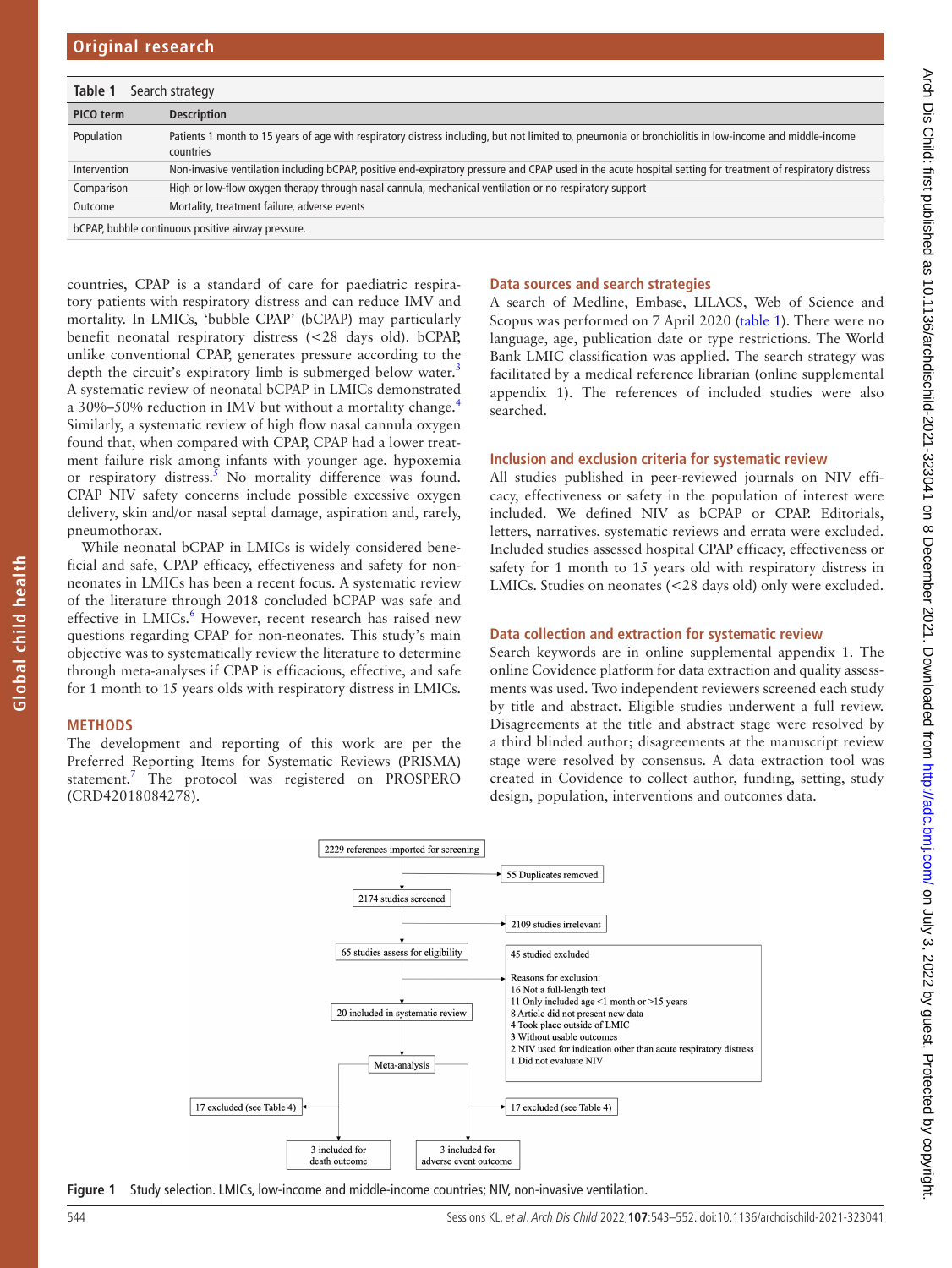#### <span id="page-2-0"></span>**Table 2** Characteristics of included studies **Author, Year Country and setting Study design Sample size and population Intervention and equipment Comparison Outcomes of interest** Randomised control trials Cam,  $2002$ <sup>[9](#page-9-7)</sup> Vietnam Referral hospital Intensive care unit Randomised control trial  $N=37$ Age 0–15 years, dengue shock syndrome with respiratory failure despite nasal canula oxygen **CPAP**  $(n=18)$ Via Beneveniste valve Oxygen mask  $(n=19)$ **Mortality** Adverse events Success of treatment at 30 min\* and 24 hours Chisti, 2015[10](#page-9-8) Bangladesh Center for Diarrhoeal Disease Research Intensive care unit Randomised control trial  $N=225$ Age 0–5 years, severe pneumonia and hypoxemia Locally constructed bCPAP  $(n=79)$ Low flow oxygen  $(n=67)$ High flow oxygen  $(n=79)$ **Mortality** treatment failure\* (clinical failure, mechanical ventilation or death) Duration of hospital stay Duration of symptoms Lal, 2018[11](#page-9-9) India Referral hospital Randomised control trial  $N=72$ Age 1–12 months, acute bronchiolitis with wheezing bCPAP via Gregory circuit  $(n=36)$ Standard of care with oxygen mask  $(n=36)$ Mortality Adverse events Need for mechanical ventilation Change in vital signs\* and MPSNZ-SS<sup>+</sup> and SA score<sup>+</sup> **McCollum** 201[912](#page-9-10) Malawi District Hospital General ward Randomised control trial  $N = 644$ Age 1–59 months, severe pneumonia and one or more high risk conditions (HIV infection or exposure, Hypoxemia, severe malnutrition) bCPAP via Fisher and Paykel healthcare CPAP system (n=321) Low-flow oxygen (n=323) **Mortality** Adverse events Duration of respiratory support Morales, 2004[15](#page-9-11) **Mexico** National Institute of Respiratory Disease Intensive care unit Prospective comparative study‡  $N=26$ Age 0–14 years, acute respiratory failure, Glasgow Coma Score >8 NIV via quantum ventilator  $(n=14)$ Orotracheal intubation  $(n=12)$ **Mortality** Adverse events Treatment success\* (vital sign stabilisation after 2 hours) Vital sign changes Duration of hospital stay Wilson, 20[13](#page-9-12)1 Ghana Four district hospitals General wards Crossover randomised control trial  $N=69$ Age 3 months to 5 years, tachypnoea and retractions or nasal flaring Hudson RCI CPAP nasal cannula and DeVilviss IntelliPAP CPAP machine Immediate CPAP use (n=31) delayed CPAP use  $(n=38)$ **Mortality** Change in vital signs\* Wilson, 2017[14](#page-9-13) Ghana District hospital and Municipal hospital General wards Crossover cluster Randomised control trial  $N = 2200$ Age 1 month-5 years, tachypnoea and retractions or nasal flaring Hudson RCI CPAP nasal cannula and DeVilviss IntelliPAP CPAP machine  $(n=1025)$ Oxygen via non-rebreather face mask (n=1175) **Mortality** Adverse events Duration of CPAP Non-comparative studies Balfour-Lynn,  $2014^{16}$  $2014^{16}$  $2014^{16}$ Ghana District hospital General ward Observational implementation stud $v^{20}$  $v^{20}$  $v^{20}$  $N=106$ Age 0–5 years, respiratory distress based on respiratory rate, SpO<sub>2</sub>, intercostal retractions and grunting NIV via Nippy Junior paediatric pressure controlled portable ventilator N/A Mortality\* Adverse events Bjorkland, 2019[17](#page-9-16) Uganda Referral hospital Acute care unit Prospective, non-blinded, non-randomised interventional study  $N=83$ Age 30 days - 5 years, moderate or severe respiratory distress based on a calculated respiratory score (Tal score >3) or hypoxia despite low-flow oxygen SEAL-bCPAP with nasal prong adaptation from ear plug material N/A Mortality\* Adverse events\* Change in respiratory rate, oxygen saturation and Tal score† Bonora, 2011[18](#page-9-17) Argentina Referral hospital Intensive care unit Retrospective observational study  $N=154$ Age 1–18 years, patients needing NIV for >30 min to attempt to avoid intubation Neumovent graph, neumovent graph net or harmony devices for NIV N/A Mortality Need for intubation\* Duration of NIV Duration of hospital stay Brown, 20132 Malawi Referral hospital Case report N=1 Age 6 months, respiratory distress Low cost bCPAP device developed by authors N/A Mortality Adverse events Vital sign changes after 1 hour Length of hospital stay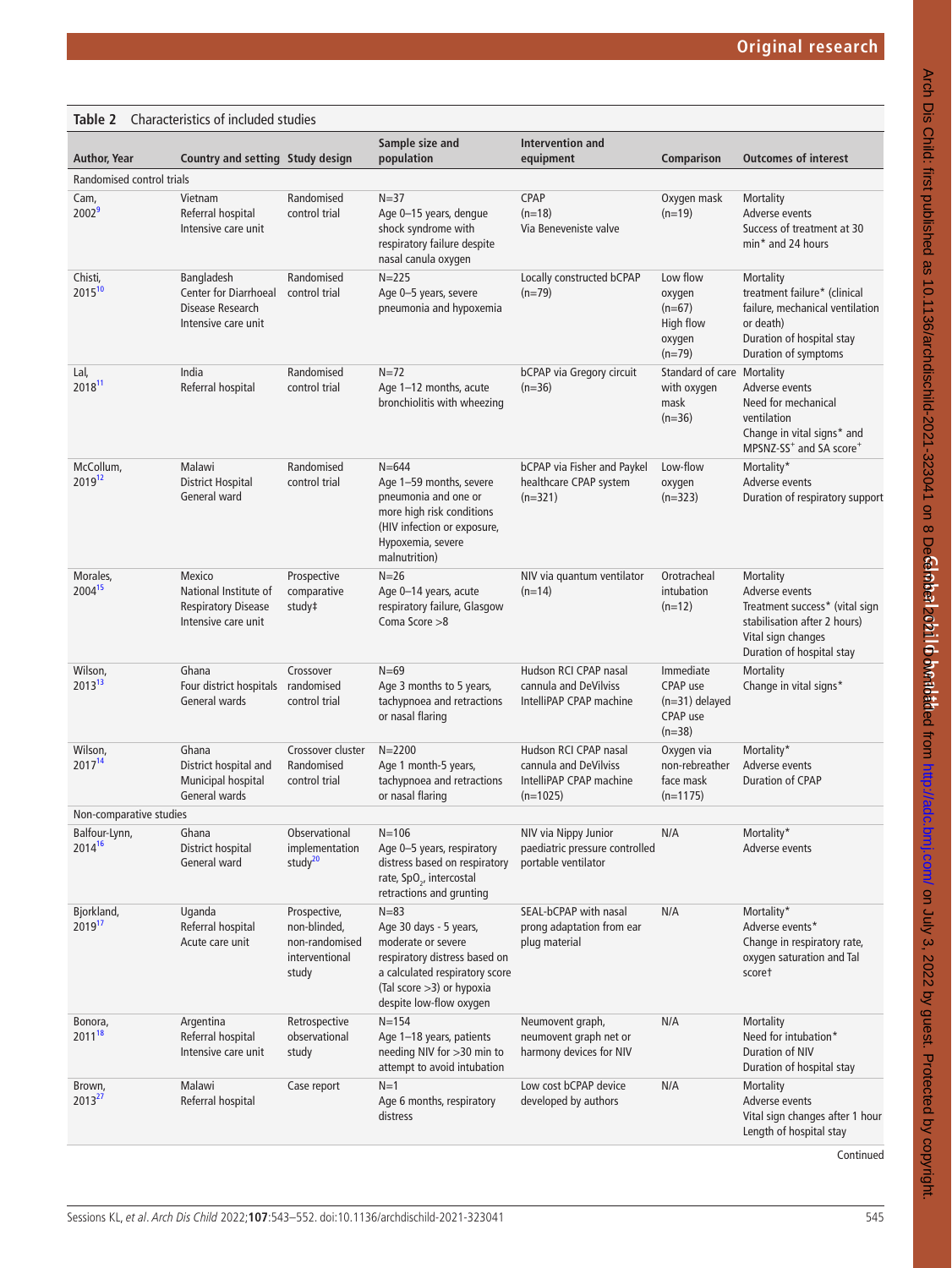| Table 2 Continued              |                                                                                       |                                       |                                                                                                                                                                |                                                         |            |                                                                                                                                                               |
|--------------------------------|---------------------------------------------------------------------------------------|---------------------------------------|----------------------------------------------------------------------------------------------------------------------------------------------------------------|---------------------------------------------------------|------------|---------------------------------------------------------------------------------------------------------------------------------------------------------------|
| Author, Year                   | Country and setting Study design                                                      |                                       | Sample size and<br>population                                                                                                                                  | Intervention and<br>equipment                           | Comparison | <b>Outcomes of interest</b>                                                                                                                                   |
| Figuera,<br>2017 <sup>19</sup> | Argentina<br>Provincial hospital<br>Intermediate care unit                            | Retrospective<br>descriptive study    | $N = 120$<br>Age 1-24 months,<br>weight <12 kg, Tal score >5                                                                                                   | Hudson RCI-CPAP                                         | N/A        | Mortality<br>Adverse events<br>Success of CPAP (15%<br>decrease in RR)<br>Changes in vital signs and Tal<br>scoret<br>Duration of NIV<br>Duration of ICU stay |
| Ghiggi,<br>2000 <sup>20</sup>  | Argentina<br>Referral hospital<br>Intensive care unit                                 | Prospective<br>observational<br>study | $N=42$<br>Age 1 month- 5 years,<br>Acute respiratory failure<br>from pulmonary cause with<br>indication for mechanical<br>ventilation                          | Nasopharyngeal CPAP via<br>Sechrist IV100 B respirators | N/A        | <b>Mortality</b><br>Adverse events<br>Need for mechanical<br>ventilation*<br>Change in vital signs<br>Duration of NIV                                         |
| Kinikar,<br>2011 <sup>21</sup> | India<br>Referral hospital<br>Intensive care unit                                     | Case-control study                    | $N = 36$<br>Age 0-12 years, influenza<br>like illness, moderate to<br>severe respiratory distress or<br>respiratory failure                                    | Locally constructed nasal<br>bubble CPAP                | N/A        | Mortality<br>Adverse events<br>Changes in vital signs in first<br>6 hours*                                                                                    |
| Lum,<br>2011 <sup>22</sup>     | Malaysia<br>Referral hospital<br>Intensive care unit                                  | Prospective<br>observational<br>study | $N = 129$<br>Age 0-16 years, patients<br>deemed likely to require<br>intubation based on vital<br>signs and work of breathing                                  | NIV via Mapleson F<br>breathing system                  | N/A        | Mortality<br>Adverse events<br>Length of NIV<br>Length of PICU stay<br>Treatment success* (intubation<br>avoided)<br>Vital Sign changes                       |
| Machen,<br>2015 <sup>23</sup>  | Malawi<br>Referral hospital<br>Acute care unit                                        | Prospective<br>observational<br>study | $N = 79$<br>Weight<10 kg, respiratory<br>distress, bCPAP deemed<br>appropriate by physician                                                                    | bCPAP                                                   | N/A        | Mortality*<br>Duration of bCPAP<br>Duration of hospital stay<br>Change in RISC scoret                                                                         |
| McCollum,<br>201128            | Malawi<br>Referral hospital                                                           | Case report                           | $N=1$<br>3 month old, respiratory<br>distress                                                                                                                  | Hudson RCI -bCPAP                                       | N/A        | Mortality<br>Adverse events<br>Duration of bCPAP<br>Change in vital signs                                                                                     |
| Myers,<br>2019 <sup>24</sup>   | Malawi<br>Referral hospital<br>Critical care zone,<br>emergency zone                  | Prospective<br>observational<br>study | $N = 117$<br>Age 0-59 months, severe<br>respiratory distress                                                                                                   | Diamedica "Baby CPAP"                                   | N/A        | Mortality*<br>Adverse events                                                                                                                                  |
| Pulsan,<br>201925              | Papua New Guinea<br>Referral hospital<br>Intensive care unit,<br>Special care nursery | Prospective<br>observational<br>study | $N = 64$<br>Children with severe acute<br>lower respiratory infection,<br>with hypoxaemia or severe<br>respiratory distress despite<br>standard oxygen therapy | Diamedica-modified Airsep<br>intensity bCPAP            | N/A        | Mortality<br>Change in respiratory distress<br>score*t                                                                                                        |
| Walk,<br>201626                | Malawi<br>Referral hospital<br>High dependency<br>unit, emergency ward                | Prospective<br>observational<br>study | $N = 77$<br>Age 1 week to 14 years,<br>progressive acute respiratory<br>failure despite oxygen and<br>antimicrobial therapy                                    | Locally constructed CPAP                                | N/A        | Mortality*<br>Adverse events<br>Treatment failure (death or<br>intubation)<br>Duration of CPAP<br>Changes in vital signs                                      |

\*Primary outcome.

**Global child health**

Global child health

†Scoring tool to evaluate illness severity

‡Non-randomised comparative study.

bCPAP, bubble continuous positive airway pressure; CPAP, continuous positive airway pressure; HIV, immunodeficiency virus; ICU, intensive care unit; MPSNZ-SS, Modified paediatric society of New Zealand severity score; NIV, non-invasive ventilation; PICU, paediatric intensive care unit; RICS score, respiratory index of severity in children.

# **Risk of bias assessment for studies included in systematic review**

Data extraction and risk of bias assessments were performed by two independent reviewers and discrepancies were adjudicated by consensus. Comparative studies, including all randomised control trails (RCTs), were evaluated using Cochrane recom-mended criteria.<sup>[8](#page-9-19)</sup> Studies with no comparator group were evaluated using criteria proposed by Murad *et al* to evaluate selection, ascertainment, causality and reporting domains.<sup>[9](#page-9-7)</sup>

### **Data synthesis, assessment of reporting biases and assessment of heterogeneity**

The feasibility of meta-analyses was assessed using clinical and methodological characteristics for all study designs.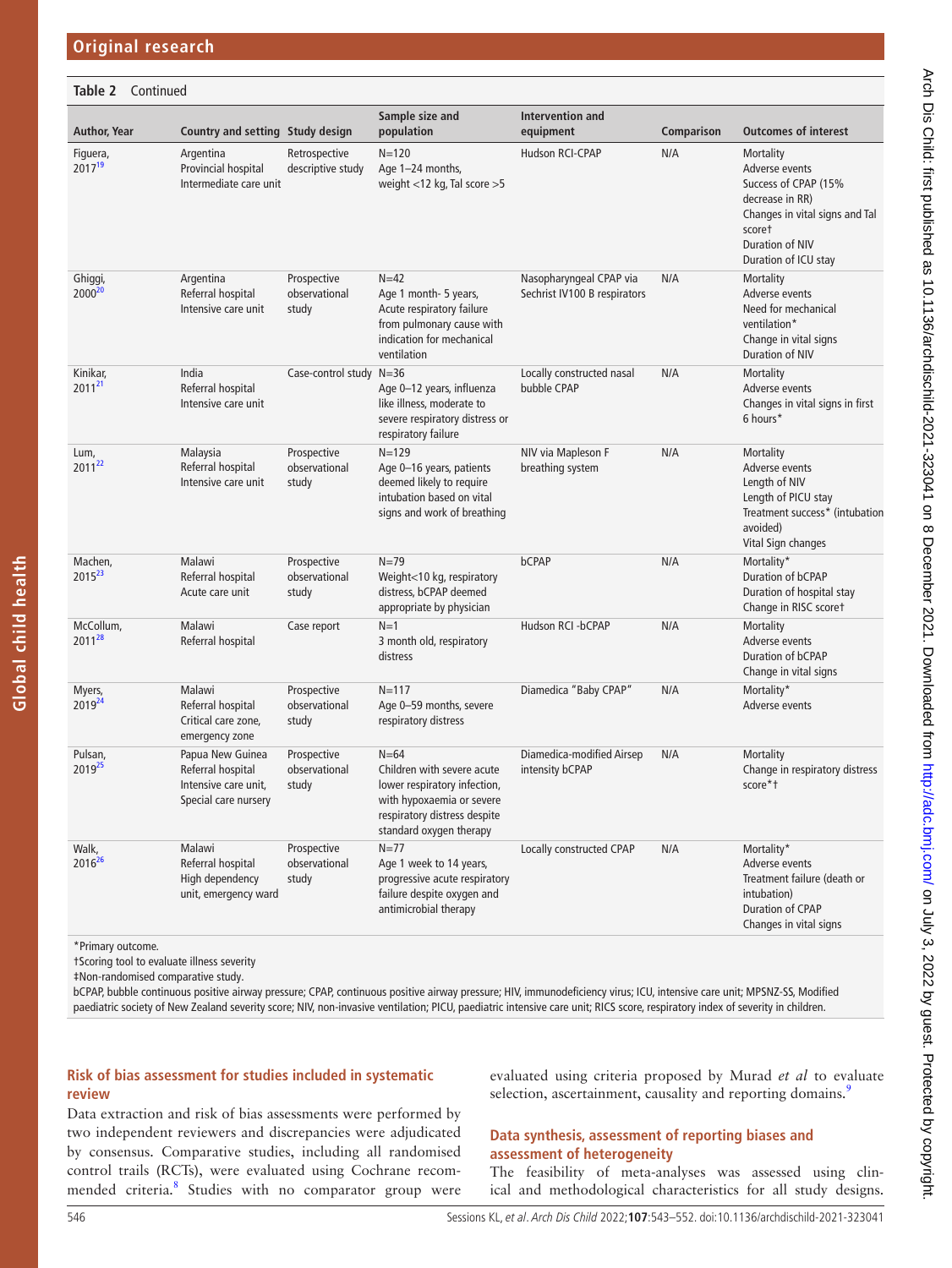<span id="page-4-0"></span>

| <b>Table 3</b> Outcomes for randomised control trials |
|-------------------------------------------------------|

|                                 | <b>Total</b><br>sample |                                                                                                                                    |                                                                                                                                                                                                                                               |                                                                                                                                                                                                                                                                                                                                                                                                                                                                                                                                                                       |                                                                                                                                                         |                                                                                                                                                                                                                                                                                                                                |
|---------------------------------|------------------------|------------------------------------------------------------------------------------------------------------------------------------|-----------------------------------------------------------------------------------------------------------------------------------------------------------------------------------------------------------------------------------------------|-----------------------------------------------------------------------------------------------------------------------------------------------------------------------------------------------------------------------------------------------------------------------------------------------------------------------------------------------------------------------------------------------------------------------------------------------------------------------------------------------------------------------------------------------------------------------|---------------------------------------------------------------------------------------------------------------------------------------------------------|--------------------------------------------------------------------------------------------------------------------------------------------------------------------------------------------------------------------------------------------------------------------------------------------------------------------------------|
| Author, year                    | size                   | <b>Mortality</b>                                                                                                                   | <b>Findings</b>                                                                                                                                                                                                                               | Adverse events                                                                                                                                                                                                                                                                                                                                                                                                                                                                                                                                                        | <b>Reported limitations</b>                                                                                                                             | <b>Reported conclusions</b>                                                                                                                                                                                                                                                                                                    |
| Cam,<br>2002 <sup>9</sup>       | 37                     | CPAP: 4/18<br>(22%)<br>Oxygen: 0/19<br>$(0\%)$                                                                                     | Stabilisation of patient<br>with PaO <sub>2</sub> > 80 mm Hg after<br>30 min:<br>CPAP: 14/18 (78%)<br>Oxygen: 6/19 (32%)<br>13/19 oxygen patients<br>were transitioned to CPAP<br>after failure on oxygen, all<br>improved                    | $0(0\%)$                                                                                                                                                                                                                                                                                                                                                                                                                                                                                                                                                              | Small sample size<br>sample size                                                                                                                        | Nasal CPAP is useful in<br>compared with calculated improving management of<br>acute respiratory failure in<br>children with dengue shock<br>syndrome                                                                                                                                                                          |
| Chisti,<br>$2015^{10}$          | 225                    | <b>bCPAP: 3/79</b><br>(4% )<br>Low-flow<br>oxygen: 10/67<br>(15%)<br>High-flow<br>oxygen: 10/79<br>(13%)<br>Total: 23/225<br>(10%) | Treatment failure: bCPAP:<br>5/79 (6%)<br>Low-flow oxygen: 16/67<br>(24%)<br>High-flow oxygen: 10/79<br>(13%)<br>Length of hospital stay<br>(days; median (IQR)):<br>$bCPAP: 5(3-7)$<br>Low-flow oxygen: 4 (3-7)<br>High-flow oxygen: 5 (3-7) | bCPAP: 17/79 (22%)<br>Oxygen: 14/67 (21%)<br>AEs included abdominal distension,<br>and newly recognised heart failure.                                                                                                                                                                                                                                                                                                                                                                                                                                                | Trial was stopped early<br>before full recruitment                                                                                                      | Bubble CPAP therapy could<br>be beneficial in hospitals in<br>developing countries where<br>the only respiratory support is<br>standard flow oxygen.                                                                                                                                                                           |
| Lal,<br>2018 <sup>11</sup>      | 72                     | Not reported                                                                                                                       | Decrease in RR at 1 hour<br>(mean, SD): bCPAP: 8 (6)<br>Supplemental oxygen via<br>facemask or hood: 5 (4)<br>Need for mechanical<br>ventilation: bCPAP: 2/36<br>(5%)<br>Standard of care: 1/36 (3%)                                          | $0(0\%)$                                                                                                                                                                                                                                                                                                                                                                                                                                                                                                                                                              | including need for<br>invasive ventilation and<br>duration of hospital stay<br>were not evaluated                                                       | Study duration was only 1 CPAP significantly decreases<br>hour, functional outcomes respiratory rate in patients with<br>acute bronchiolitis in the first<br>hour of treatment                                                                                                                                                 |
| Morales,<br>2004 <sup>15</sup>  | 26                     | $0(0\%)$                                                                                                                           | Duration of Hospital stay<br>(days, mean (SD)):<br>NIV: 8.2 (2.8)<br>Intubation: 19 (11)<br>Success of intervention:<br>NIV: 12 (86%)<br>Intubation: 12 (100%)                                                                                | NIV: 11 (79%)<br>Intubation: 11 (92%)<br>Complications included aerophagia,<br>erythema, septal necrosis, pericardial<br>effusions, infections                                                                                                                                                                                                                                                                                                                                                                                                                        | Limitations not reported                                                                                                                                | NIV is useful in reducing the<br>possibility of orotracheal<br>intubation and decreases<br>the length of hospital stay<br>compared with mechanical<br>ventilation                                                                                                                                                              |
| McCollum,<br>2019 <sup>12</sup> | 644                    | bCPAP: 53/321<br>(17%)<br>Oxygen: 35/323<br>$(11\%)$                                                                               | Duration of respiratory<br>support (days, mean (SD)):<br>bCPAP: 4.5 (1.9) oxygen:<br>3.9(2.1)                                                                                                                                                 | bCPAP: 11/321 (3%)<br>Oxygen: 1/323 (<1%)<br>AE included aspiration events, probable to radiographic imaging,<br>pneumothorax and skin breakdown                                                                                                                                                                                                                                                                                                                                                                                                                      | Trial stopped early before<br>full recruitment, no access without daily physician<br>designed to reflect real-<br>world setting but staff<br>augmented, | bCPAP in a paediatric ward<br>supervision did not reduce<br>mortality among high-risk<br>Malawian children with severe<br>pneumonia, compared with<br>oxygen.                                                                                                                                                                  |
| Wilson,<br>201313               | 70                     | Immediate CPAP:<br>3/31 (10%)<br>Delayed CPAP:<br>0/38(0%)                                                                         | Decrease in RR at 1 hour<br>$(mean (Cl))$ :<br>Immediate CPAP: 16 (10,<br>21)<br>Delayed CPAP: 1 (-2, 5)<br>Percent change in RR at 2<br>hours:<br>Immediate CPAP: data<br>missing<br>Delayed CPAP: 13 (8, 19)                                | Not reported                                                                                                                                                                                                                                                                                                                                                                                                                                                                                                                                                          | to evaluate mortality,<br>Active study was only 2<br>hours long, not blinded,<br>100% consent rate,<br>limited diagnostic testing                       | Study design not powered CPAP is a safe and effective<br>method to decrease respiratory<br>rates in children presenting<br>with nonspecific respiratory<br>distress                                                                                                                                                            |
| Wilson,<br>2017 <sup>14</sup>   | 2200                   | CPAP: 26/995<br>(3%)<br>Control: 44/1160<br>(4%)                                                                                   | Duration of CPAP (median<br>$(IQR))$ :<br>CPAP: 12 (7.2-19.8)<br>Control: $0(0)$                                                                                                                                                              | <b>CPAP related AE:</b><br>CPAP: 28/1021 (3%)<br>Control: 24/1160 (2%)<br>CPAP related AE included vomiting,<br>nasal trauma, skin trauma, aspiration<br>and eye trauma<br>Other AE:<br>CPAP: 70/1021 (7%)<br>Control: 85/1160 (7%)<br>Other AE included fever, cough,<br>diarrhoea, rash, skin or mucosal<br>complaints, respiratory distress, rhinitis,<br>swelling, seizure, anaemia or malaria<br>AE, adverse events; ; bCPAP, bubble continuous positive airway pressure; CPAP, continuous positive airway pressure; RR, respiratory rate in breaths per minute. | Allocation by site rather<br>than patient leading<br>to concealment and<br>enrolment bias, limited<br>diagnostic abilities,<br>possibly underpowered    | CPAP did not decrease<br>all-cause 2-week mortality<br>in children 1 month to 5<br>years with undifferentiated<br>respiratory distress. After<br>adjustments for key variables,<br>2-week mortality in CPAP<br>group vs control group was<br>decreased for children under<br>1 year of age. CPAP improved<br>respiratory rate. |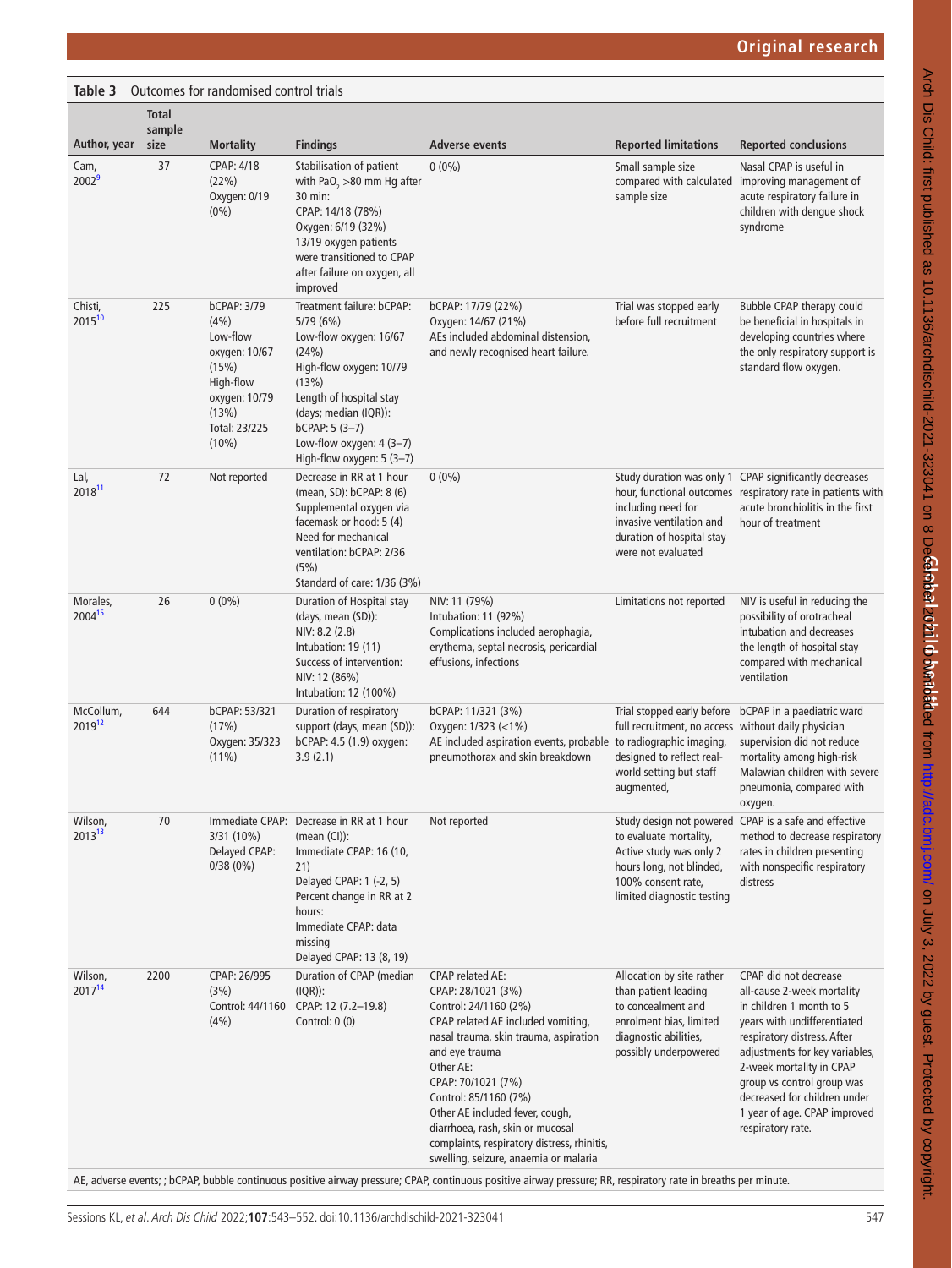<span id="page-5-0"></span>

| Table 4                         |                                       | Outcomes for non-randomised control trials                              |                                                                                                                                                                                                                                                                   |                                                                                                                                            |                                                                                                                                                                                            |                                                                                                                                                                               |
|---------------------------------|---------------------------------------|-------------------------------------------------------------------------|-------------------------------------------------------------------------------------------------------------------------------------------------------------------------------------------------------------------------------------------------------------------|--------------------------------------------------------------------------------------------------------------------------------------------|--------------------------------------------------------------------------------------------------------------------------------------------------------------------------------------------|-------------------------------------------------------------------------------------------------------------------------------------------------------------------------------|
| Author, year                    | <b>Total</b><br>sample size Mortality |                                                                         | <b>Additional findings</b>                                                                                                                                                                                                                                        | <b>Adverse events</b>                                                                                                                      | <b>Reported limitations</b>                                                                                                                                                                | <b>Reported conclusions</b>                                                                                                                                                   |
| Balfour-Lynn,<br>201416         | 106                                   | 2(2%)                                                                   | N/A                                                                                                                                                                                                                                                               | $0(0\%)$                                                                                                                                   | Possibility of missing data                                                                                                                                                                | NIPPV can be a simple<br>and cost-effective way to<br>treat patients with acute<br>respiratory failure                                                                        |
| Bjorklund,<br>201917            | 83                                    | $8(10\%)$                                                               | Patients with severe illness based<br>on Tal score:<br>0 hours: 64/83 (77%)<br>2 hours: 12/83 (15%)                                                                                                                                                               | Severe: 0<br>Mild: 5 (6%)<br>Mild AE included nasal<br>tissue irritation and<br>abdominal distension                                       | <b>Evaluations for</b><br>complications based<br>only on clinical exam,<br>not powered to evaluate<br>effectiveness, differences in trend towards decreased<br>pretrial and trial patients | SEAL-bCPAP is safe for<br>treatment of respiratory<br>distress in non-neonatal<br>children in LMIC with a<br>mortality                                                        |
| Bonora,<br>2011 <sup>18</sup>   | 154                                   | Avoided<br>intubation: 3.8%<br>Required<br>intubation: $38.8\%$ (IQR)): | No need for intubation: 80/154<br>(52%)<br>Duration of NIV (days, median<br>Avoided intubation: 4 (2.25-6)<br>Required intubation: 2 (1-4)<br>Duration of hospital stay (days,<br>median (IQR)):<br>Avoided intubation: 6 (5-9)<br>Required intubation: 13 (9-24) | Skin breakdown noted<br>but number of adverse<br>events not reported                                                                       | Retrospective study design<br>with no control group, no<br>rigid protocol to determine<br>when therapies should be<br>escalated or discontinued                                            | NIV avoided mechanical<br>ventilation in a high<br>proportion of children                                                                                                     |
| Brown,<br>201327                | 1                                     | $0(0\%)$                                                                | Duration of bCPAP: 4 days<br>Duration of hospital stay: 6 days                                                                                                                                                                                                    | $0(0\%)$                                                                                                                                   | Limitations not reported                                                                                                                                                                   | A low-cost bCPAP could<br>reduce child mortality in<br>Africa                                                                                                                 |
| Figueroa,<br>2017 <sup>19</sup> | 120                                   | Not reported                                                            | Success of bCPAP: 72%<br>Duration of bCPAP (hours, mean<br>$(CI))$ : 75 (65-85)<br>Duration of ICU stay (days, mean<br>$(CI)): 10 (9-11)$                                                                                                                         | 4(3%)<br><b>Complications included</b><br>abdominal bloating and<br>pneumothorax                                                           | Limitations not reported                                                                                                                                                                   | A reduction in respiratory<br>rate, heart rate and TAL<br>scores at 2 hours after<br>starting intervention were<br>predictors of success                                      |
| Ghiggi,<br>2000 <sup>20</sup>   | 42                                    | 2(5%)                                                                   | Duration of nasopharyngeal CPAP<br>(days, mean (SD)): 4.12 (3.71)<br>Need for mechanical ventilation:<br>13/42 (31%)                                                                                                                                              | 8 (19%)<br><b>Complications included</b><br>tube obstructions and<br>apnoea due to excessive<br>sedation                                   | Small sample size                                                                                                                                                                          | Nasopharyngeal CPAP was<br>useful to avoid mechanical<br>ventilation                                                                                                          |
| Kinikar,<br>$2011^{21}$         | 36                                    | $0(0\%)$                                                                | Duration of ICU stay (days, median 0 (0%)<br>$(range)$ : 2 (2-5)<br>Duration of hospital stay (days,<br>median (range)): 7 (6-11)<br>Decrease in mean RR after 6<br>hours:<br>H1N1 positive: 20<br>H <sub>1</sub> N <sub>1</sub> negative: 17                     |                                                                                                                                            | Limitations not reported                                                                                                                                                                   | Indigenous NB-CPAP<br>improves hypoxemia and<br>signs and symptoms in<br>hemodynamically stable<br>children with acute<br>respiratory failure due to<br>influenza-like injury |
| Lum,<br>201122                  | 129                                   | 19 (15%)                                                                | Duration of NIV (days, median<br>$(IQR))$ : 4 $(2-8)$<br>Duration of PICU stay (days,<br>median (IQR)): 4.5 (2-9)<br>Avoided mechanical ventilation<br>for $\geq$ 5 days: 98 (76%)                                                                                | 29 (22%)<br><b>Complications included</b><br>pneumonia while on<br>NIV, pressure from mask<br>and problems with mask<br>fitting            | Not an RCT, no routine use<br>of blood gas sampling,<br>shortage of NIV machines                                                                                                           | NIV represents a viable<br>strategy that provided<br>effective respiratory support<br>and prevented intubation in<br>majority of patients                                     |
| Machen,<br>2015 <sup>23</sup>   | 79                                    | 23 (29%)                                                                | Duration of CPAP (days, mean):<br>3.12<br>Duration of hospitalisation (days,<br>mean): 8.41<br>Had lower RISC score after 24<br>hours: 63 (80%)                                                                                                                   | Not reported                                                                                                                               | Clinical diagnoses<br>could have led to<br>misclassification                                                                                                                               | <b>bCPAP</b> was most<br>beneficial to patients with<br>bronchiolitis                                                                                                         |
| McCollum,<br>2011 <sup>28</sup> | 1                                     | $0(0\%)$                                                                | Duration of bCPAP (days): 7                                                                                                                                                                                                                                       | $0(0\%)$                                                                                                                                   | Limitations not reported                                                                                                                                                                   | bCPAP was successful in<br>treating an infant with PJP<br>pneumonia secondary to<br><b>HIV</b> infection                                                                      |
| Myers,<br>2019 <sup>24</sup>    | 117                                   | 38 (33%)                                                                | Required intubation: 15/115 (13%) 13 (11%)<br>Duration of treatment (hours,<br>median (IQR)): 24 (24–60)                                                                                                                                                          | Complications included<br>blocked nostrils or nasal<br>prongs, interruption of<br>oxygen supply, nasal<br>septum lesions and<br>aspiration | Observational study<br>design, small sample size,<br>limited human resources<br>and some missing data<br>points                                                                            | It is feasible to use bCPAP<br>in the hospital management<br>of critically ill children in<br>resource-limited settings                                                       |

Continued

**Global child health**

Global child health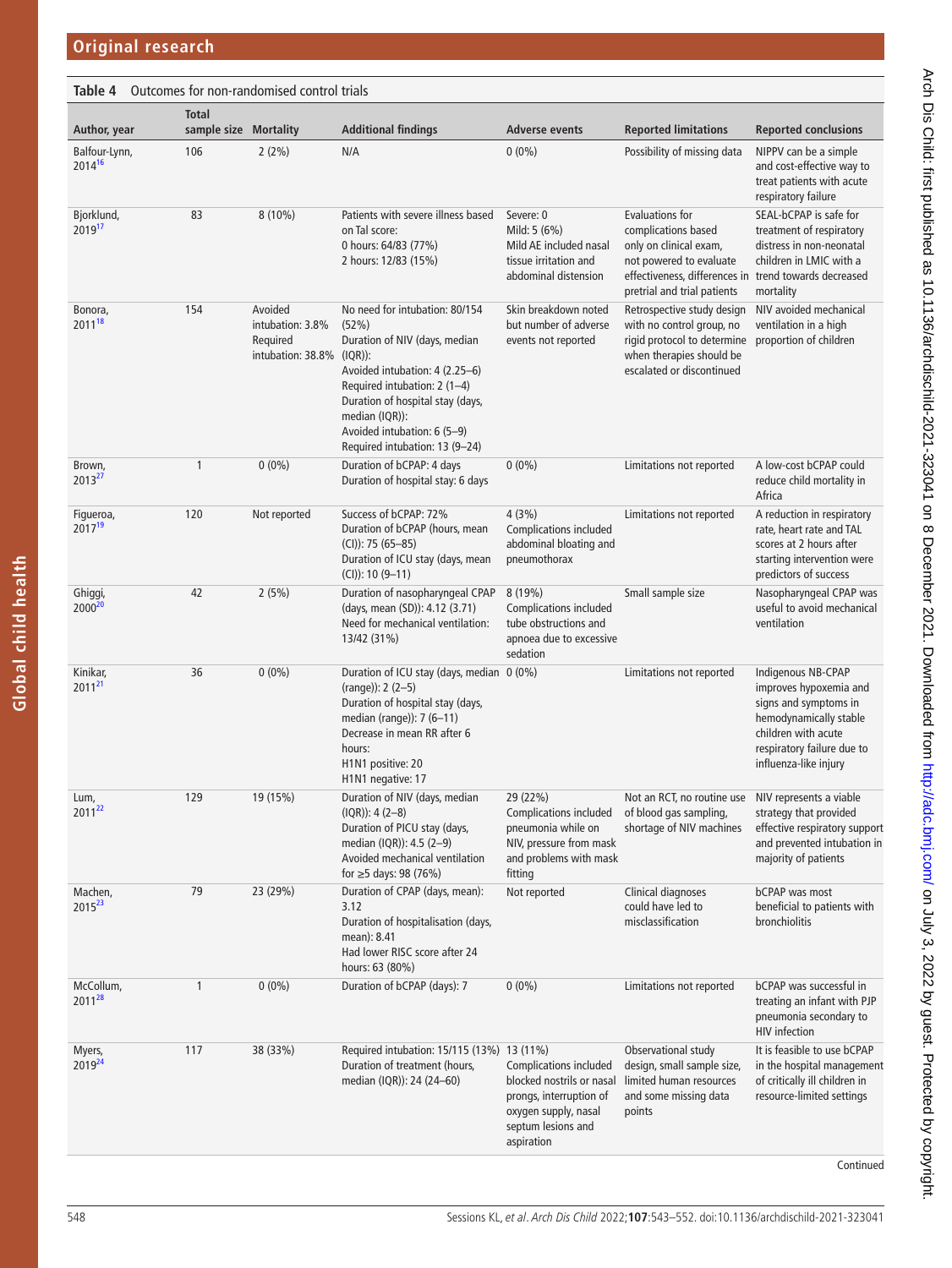| Table 4<br>Continued          |                             |                  |                                                                                                                                                                |                       |                                                                                                     |                                                                                                                                                          |
|-------------------------------|-----------------------------|------------------|----------------------------------------------------------------------------------------------------------------------------------------------------------------|-----------------------|-----------------------------------------------------------------------------------------------------|----------------------------------------------------------------------------------------------------------------------------------------------------------|
| Author, year                  | <b>Total</b><br>sample size | <b>Mortality</b> | <b>Additional findings</b>                                                                                                                                     | <b>Adverse events</b> | <b>Reported limitations</b>                                                                         | <b>Reported conclusions</b>                                                                                                                              |
| Pulsan,<br>2019 <sup>25</sup> | 64                          | 35 (55%)         | RDS (mean (IQR)):<br>Pre-CPAP: 11 (10-12)<br>1 hour: 9 (8-11)<br>84 hours: 6.5 (6-8)                                                                           | Not reported          | Observational study<br>design, bCPAP only used<br>when oxygen failed                                | <b>bCPAP</b> improves<br>oxygenation and reduces<br>respiratory distress in some<br>children but children with<br>comorbidities continue to<br>do poorly |
| Walk,<br>2016 <sup>26</sup>   | 77                          | 36 (47%)         | Duration of treatment (days,<br>median (IQR)): 3 (3-5)                                                                                                         | 13 (17%)              | Non-randomised and<br>uncontrolled, small sample<br>size, understaffing, missing<br>vital sign data | <b>bCPAP</b> can be feasibly<br>implemented into a tertiary<br>African hospital with high-<br>risk patients                                              |
|                               |                             |                  | AEs, adverse events; bCPAP, bubble continuous positive airway pressure; CPAP, continuous positive airway pressure; RR, respiratory rate in breaths per minute. |                       |                                                                                                     |                                                                                                                                                          |

Random-effects models summarised study findings using an inverse variance method. For dichotomous outcomes, risk ratios (RR) or ORs and 95% CIs estimated the treatment effect. We used difference in means for continuous outcomes. We created and evaluated a funnel plot to evaluate for reporting biases. We estimated statistical heterogeneity using the  $\chi^2$  test and the  $I^2$ statistic. The latter describes the proportion of variation across studies due to heterogeneity rather than sampling error. All statistical analyses were done using Stata V.16.1 (Stata, College Station, Texas, USA).

#### **Certainty of evidence assessment**

For studies contributing data to meta-analyses, we used GRADEpro GDT software [\(GRADEpro GDT 2015\)](https://www.cochranelibrary.com/cdsr/doi/10.1002/14651858.CD007720.pub3/references#CD007720-bbs2-0043) to apply the Cochrane-recommended GRADE domains of study limitations, consistency of effect, imprecision, indirectness and publication bias to evaluate evidence quality.<sup>10</sup> When appropriate limitations were identified, we downgraded evidence according to guidelines.

#### **Role of the funding source**

There was no direct funding. The corresponding author had full access to all study data and final responsibility for submission.

### **RESULTS**

#### **Systematic review**

A total of 2174 studies were screened and 20 were included in the systematic review ([figure](#page-1-1) 1). These included 5 RCTs,  $^{11-15}$ 1 cluster RCT,  $^{16}$  $^{16}$  $^{16}$  1 non-randomised comparative study<sup>17</sup> and 13 observational studies<sup>18–28</sup> [\(table](#page-2-0) 2). Most studies evaluated bCPAP or conventional CPAP and were small. Ten studies also included neonates. Sixteen studies were at tertiary referral or provincial hospitals and included intensive care or high acuity units. Four studies, including RCTs in Malawi<sup>14</sup> and Ghana,<sup>[16](#page-9-14)</sup> were at district hospitals in a general paediatric ward. The Ghana RCT had daily physician oversight while the Malawi RCT did not. Mortality was the primary endpoint in seven

| <b>Author, Year</b> | Selection: | Selection:  | <b>Outcomes:</b>   | <b>Outcomes:</b>   | <b>Outcomes:</b> | <b>Outcomes:</b> | <b>Other Sources</b> |
|---------------------|------------|-------------|--------------------|--------------------|------------------|------------------|----------------------|
|                     | Random     | Allocation  | <b>Blinding of</b> | <b>Blinding</b> of | Incomplete       | Reporting Bias/  | of Bias              |
|                     | Sequence   | Concealment | Participants or    | Outcome            | Outcome Data     | Selective        |                      |
|                     | Generation |             | personnel          | Assessment         |                  | Reporting        |                      |
| Chisti, 2015        |            |             |                    |                    |                  |                  |                      |
| Cam, 2002           |            |             |                    |                    |                  |                  |                      |
| Lal, 2018           |            |             |                    |                    |                  |                  |                      |
| Morales, 2004       |            |             |                    |                    |                  |                  |                      |
| Wilson, 2013        |            |             |                    |                    |                  |                  |                      |
| Wilson, 2017        |            |             |                    |                    |                  |                  |                      |
| McCollum, 2019      |            |             |                    |                    |                  |                  |                      |

<span id="page-6-0"></span>**Figure 2** Risk of bias assessment for RCT and prospective comparative studies.

studies. In the Bangladesh RCT, bCPAP was delivered in an intensive care unit (ICU) under paediatric intensive care physician supervision.[12](#page-9-10)

#### **RCTs and mortality**

For the five RCTs, CPAP mortality varied from 0% to 22% ([table](#page-4-0) 3). Mortality or treatment failure served as primary endpoints for all. In the Bangladesh RCT, children on bCPAP compared with low-flow oxygen had lower mortality (4% bCPAP vs 15% oxygen: RR 0.25, 95% CI 0.07 to 0.89; p=0.022).<sup>[12](#page-9-10)</sup> The study was stopped early by the data safety monitoring board for benefit. A second RCT in Ghana used a cluster crossover design in which CPAP was available at one hospital at a time, while the other hospital was the control.<sup>16</sup> Children at the intervention hospital received CPAP and at both hospitals, supplemental oxygen was provided as needed to maintain oxygenation >92%. The proportion of controls receiving oxygen was not reported. This trial found no difference in all-cause mortality between CPAP (3%) and controls (4%) (RR 0.67, 95% CI 0.42 to 1.08; p=0.11). An exploratory adjusted analysis demonstrated decreased mortality for <1 year olds on CPAP (3%) compared with controls (7%) (RR 0.40, 95% CI 0.19 to 0.82; p=0.01).<sup>[16](#page-9-14)</sup> Another RCT in Malawi comparing bCPAP to low-flow oxygen found higher mortality in the bCPAP arm (17% and 11%, RR 1.52; 95% CI 1.02 to 2.27; p=0.036).<sup>14</sup> This study was stopped early due to both futility and the possibility of harm from bCPAP. In an open, prospective RCT from Vietnam involving 37 children with respiratory distress from dengue, 18 received CPAP and 19 received oxygen. Mortality was 22% after CPAP compared with 0% for controls  $(p=0.03)$ .<sup>[9](#page-9-7)</sup>

#### **Observational studies and mortality**

Among the 11 observational studies, CPAP mortality ranged from 0% to 55% ([table](#page-5-0) 4). Four tertiary hospital studies reported mortality  $>$  30%.<sup>20 26–28</sup> Mortality was the primary endpoint for five prospective observational studies and was  $2\%$ ,<sup>[18](#page-9-17)</sup> 10%,<sup>[19](#page-9-20)</sup>  $29\%$ <sup>25</sup>  $33\%$ <sup>26</sup> and 47%<sup>28</sup> Results from several studies suggested multiple comorbidities may detrimentally influence outcomes. Specifically, two studies with high all-cause mortality among CPAP recipients reported fewer deaths among HIV-uninfected patients with very severe pneumonia and single organ failure.<sup>2628</sup>

#### **Non-fatal adverse events (AEs)**

Sixteen studies reported non-fatal AEs [\(table](#page-4-0) 3A,B). Six of these reported no AEs. AEs in the other seven studies were 3%–22%. One study reported a 79% AE rate including infections.<sup>17</sup> When infections were excluded, the AE rate was 22%. Most AEs were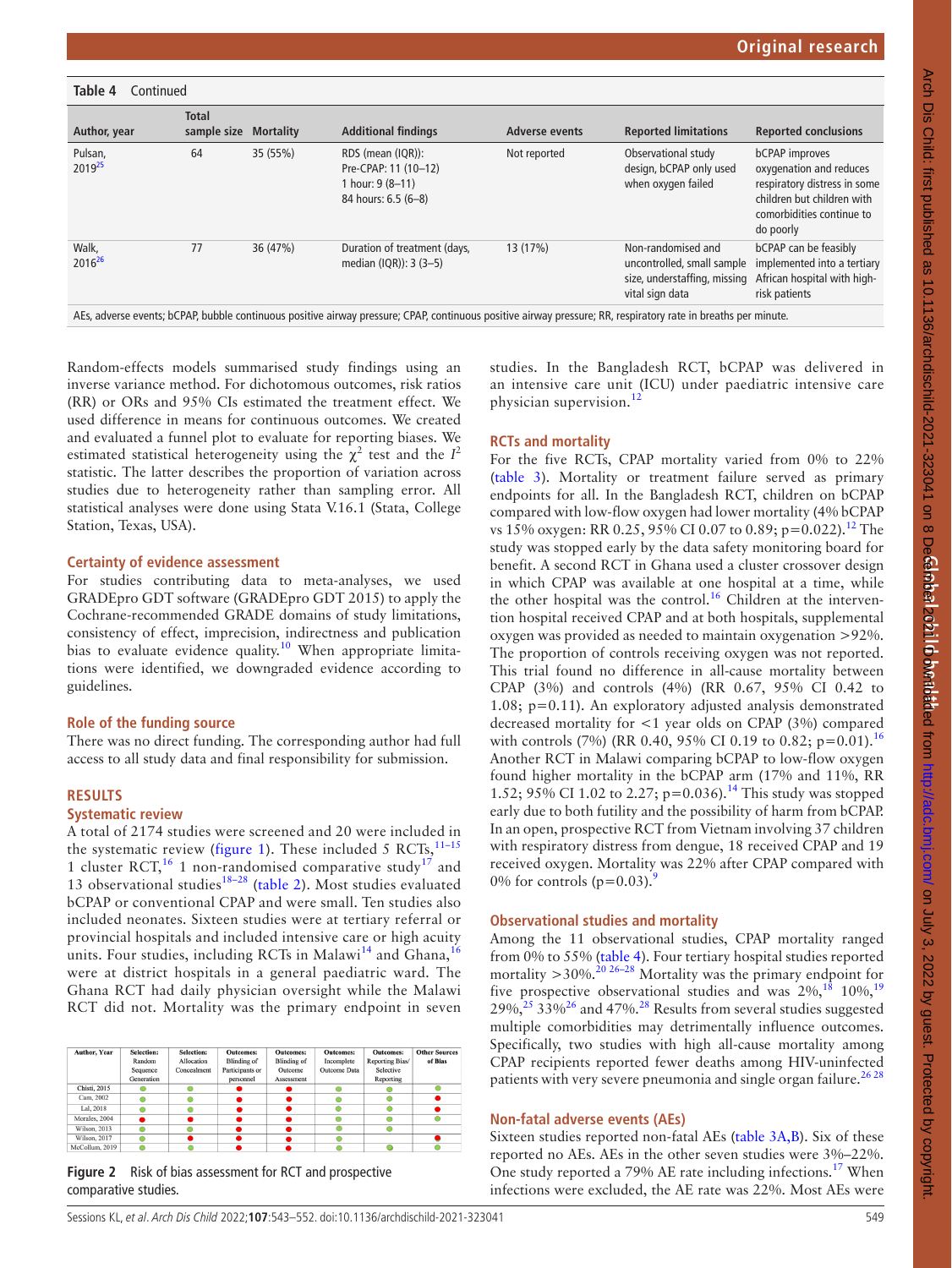<span id="page-7-0"></span>

| Table 5                                  | Meta-analysis study selection |                   |                                                                                                     |
|------------------------------------------|-------------------------------|-------------------|-----------------------------------------------------------------------------------------------------|
| <b>Outcome</b>                           | <b>Study</b>                  | Included (yes/no) | <b>Explanation</b>                                                                                  |
| Death                                    | Cam (2002) <sup>11</sup>      | <b>No</b>         | Non-comparable age group, non-comparable case definition (dengue)                                   |
|                                          | Christi (2015)                | Yes               |                                                                                                     |
|                                          | Lal (2018) <sup>13</sup>      | No                | Non-comparable age group, outcome not reported                                                      |
|                                          | McCollum $(2019)^{14}$        | Yes               |                                                                                                     |
|                                          | Morales (2004) <sup>17</sup>  | No                | Non-comparable age group, non-comparable control group (invasive mechanical ventilation)            |
|                                          | Wilson (2013) <sup>15</sup>   | No                | Non-comparable age group, non-comparable study design (all participants received CPAP intervention) |
|                                          | Wilson (2017) <sup>16</sup>   | Yes               |                                                                                                     |
| <b>Treatment failure</b>                 | Cam (2002) <sup>11</sup>      | No                | Non-comparable age group, non-comparable case definition (dengue)                                   |
|                                          | Christi (2015)                | Yes               |                                                                                                     |
|                                          | Lal (2018) <sup>13</sup>      | No                | Non-comparable age group, outcome not reported                                                      |
|                                          | McCollum $(2019)^{14}$        | No                | Non-comparable outcome                                                                              |
|                                          | Morales (2004) <sup>17</sup>  | <b>No</b>         | Non-comparable age group, non-comparable control group (invasive mechanical ventilation)            |
|                                          | Wilson (2013) <sup>15</sup>   | No                | Non-comparable age group, non-comparable study design (all participants received CPAP intervention) |
|                                          | Wilson (2017) <sup>16</sup>   | No                | Outcome not reported                                                                                |
| Adverse events                           | Cam (2002) <sup>11</sup>      | No                | Non-comparable age group, non-comparable case definition (dengue)                                   |
|                                          | Christi (2015)                | Yes               |                                                                                                     |
|                                          | Lal (2018) <sup>13</sup>      | No                | Non-comparable age group                                                                            |
|                                          | McCollum (2019) <sup>14</sup> | Yes               |                                                                                                     |
|                                          | Morales (2004) <sup>17</sup>  | <b>No</b>         | Non-comparable age group, non-comparable control group (invasive mechanical ventilation)            |
|                                          | Wilson (2013) <sup>15</sup>   | No                | Non-comparable age group, non-comparable study design (all participants received CPAP intervention) |
|                                          | Wilson $(2017)^{16}$          | Yes               |                                                                                                     |
| CDAD continuous positivo ainvay prossuro |                               |                   |                                                                                                     |

CPAP, continuous positive airway pressure.

mild and included trauma to the nasal septum, skin and eyes, vomiting and abdominal distension.<sup>14 16 17 19-21 26</sup> A few serious AEs including the development of heart failure, aspiration and pneumothorax were reported.[12 14 16 21](#page-9-10)

#### **Risk of bias assessment for systematic review**

Due to the inability to blind the respiratory therapy intervention, no RCT was blinded from participants, personnel or outcome assessors [\(figure](#page-6-0) 2). One study was not randomised $17$  and another RCT used a cluster crossover design and randomised at the hospital level.<sup>15</sup> All seven studies had low risk of incomplete data or reporting bias.

Five observational studies had unclear or high risk of selection bias due to inconclusive reporting ([online supplemental file](https://dx.doi.org/10.1136/archdischild-2021-323041)  [1](https://dx.doi.org/10.1136/archdischild-2021-323041)).[18 25 27 29 30](#page-9-17) All studies were considered low risk of ascertainment bias. Due to the observational design, 10/13 studies were considered unclear or high risk of causality bias. Risk of causality bias was assigned based on potential alternate causes, presence of a challenge/rechallenge phenomenon and appropriate follow-up duration.

#### **Meta-analysis**

The RCTs in Bangladesh, Ghana and Malawi were found suitable for inclusion in a meta-analyses for the efficacy of CPAP against mortality and adverse events [\(figure](#page-1-1) 1). Meta-analyses for other trial endpoints or with observational studies were not suitable due to incomparability of endpoints and populations, and high risk of bias ([table](#page-7-0) 5). The combined RR of CPAP, compared with low-flow oxygen, was 0.75 (95% CI 0.33 to 1.72), indicating no conclusive mortality benefit ([figure](#page-7-1) 3). We measured  $I^2$  to be 82.67%, consistent with considerable heterogeneity [\(online](https://dx.doi.org/10.1136/archdischild-2021-323041)  [supplemental appendix 2\)](https://dx.doi.org/10.1136/archdischild-2021-323041). For AEs, the combined RR of CPAP, compared with low-flow oxygen, was 1.52 (95% CI 0.71 to 3.26), which is similarly inconclusive for AE risk [\(figure](#page-8-0) 4).

Heterogeneity was also high  $(I^2 56.69%)$  [\(online supplemental](https://dx.doi.org/10.1136/archdischild-2021-323041) [appendix 3](https://dx.doi.org/10.1136/archdischild-2021-323041)).

#### **Certainty of evidence assessment**

The overall certainty of evidence for the outcomes of death and adverse events was low [\(table](#page-8-1) 6). Evidence certainty was downgraded two levels for both outcomes due to lack of blinding of participants, personnel or during analysis, as well due to the varying RR estimates of death and also adverse events, little CI overlap and high heterogeneity.

#### **DISCUSSION**

We completed a systematic review and meta-analysis of studies on CPAP and its effect on mortality, and adverse events among 1 month to 15 year olds in LMICs. Overall, the summary estimate from the meta-analyses of three RCTs found both inconclusive and low certainty evidence for CPAP efficacy against death and adverse events, compared with oxygen, for 1–59-month-old children with respiratory distress in LMICs. Our findings suggest that facilities in LMICs using CPAP should monitor outcomes closely and pay attention to the context in which CPAP has been most efficacious: this includes the location (a high dependency or intensive care area),



<span id="page-7-1"></span>**Figure 3** Meta-analysis of trials assessing CPAP against mortality in children less than 5 years. CPAP, continuous positive airway pressure.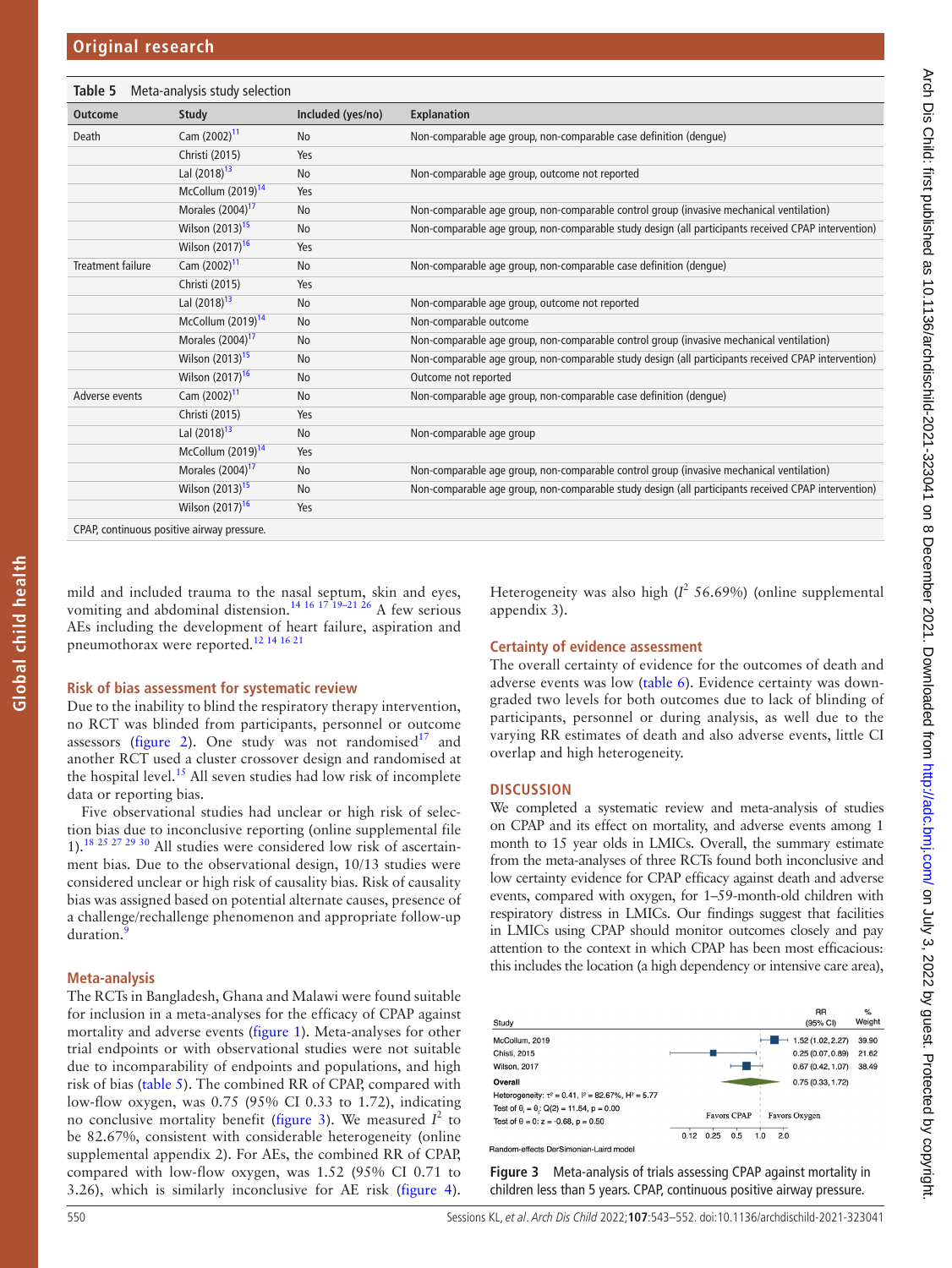

<span id="page-8-0"></span>Random-effects DerSimonian-Laird model

**Figure 4** Meta-analysis of trials assessing CPAP against adverse events in children less than 5 years. CPAP, continuous positive airway pressure.

adequate numbers of staff trained in CPAP use, close monitoring and mechanisms for escalation, daily direct physician supervision and equipment that is age appropriate and user-friendly.

The different contexts of the three RCTs included in these meta-analyses are important. While the Bangladesh RCT was stopped after an interim analysis showed evidence of a mortality benefit of CPAP in that context, some argued the trial's closure was premature.<sup>[31](#page-9-28)</sup> In Bangladesh, the setting was an ICU with daily physician supervision and trained nurses. The Ghana RCT did not demonstrate any difference in the primary mortality outcome. However, in an exploratory analyses of the outcomes for children less than 1 year of age, the authors observed a mortality benefit for CPAP compared with controls. It was unclear what proportion of controls received oxygen and the low hypoxemia prevalence suggests it is few. Severity of illness and comorbidity is an important case-mix difference in the three RCTs, as in the other two trials oxygen was administered to all controls. The Ghana RCT was also conducted under physician oversight in a district hospital emergency department. Finally, the Malawi RCT was stopped early for both futility and poten tial harm from CPAP. This trial enrolled sicker children than in Ghana (all participants had at least one comorbidity or hypox emia), and the trial was conducted in a district paediatric ward hospital with trained staff but without daily physician oversight.

When reviewing all AEs, excluding mortality, we found them to be rare and generally minor, although meta-analysis findings were inconclusive. Significant AEs were even rarer and included aspira tion, pneumothorax and development of heart failure. Investigators from the Malawi trial postulate that aspiration or cardiopulmonary interactions leading to reduced cardiac output may have influenced their findings.<sup>32</sup> While these results are inconclusive on the effect of CPAP on mortality, they still provide useful guidance for CPAP use in LMICs. We suggest that CPAP is used only with direct physician oversight in an ICU, high dependency or dedicated unit with overall patient to staff ratios no higher than 5:1.

<span id="page-8-1"></span>Given this mixed evidence, further research is needed as more paediatric services in LMICs consider whether to implement CPAP. A strong understanding of which patient populations will derive maximum benefit from CPAP in resource-constrained settings is essential. In addition, as intensive care modalities become more common in LMICs, attention must be given to the impact of intensive care on resource utilisation. This is particu larly important for a more resource intensive modality like CPAP where evidence remains low certainty and context specific. For example, if oxygen concentrators are used for bCPAP gas flow, then one child occupies one entire oxygen concentrator. Oxygen flow from the same concentrator could in turn simultaneously treat up to five total children requiring oxygen.<sup>33</sup> Nevertheless, an understanding of the context in which CPAP safety can be optimised can be derived from the three trials.

|                      | Table 6 Certainty of evidence (GRADE)                                                                                    |          |             |                     |                                                                                                                                        |                               |                              |               |                                                                   |                                          |                      |
|----------------------|--------------------------------------------------------------------------------------------------------------------------|----------|-------------|---------------------|----------------------------------------------------------------------------------------------------------------------------------------|-------------------------------|------------------------------|---------------|-------------------------------------------------------------------|------------------------------------------|----------------------|
| Certainty assessment |                                                                                                                          |          |             |                     |                                                                                                                                        | No of patients                |                              | <b>Effect</b> |                                                                   |                                          |                      |
|                      | No of studies Study design                                                                                               |          |             |                     | Risk of bias Inconsistency Indirectness Imprecision Other considerations CPAP                                                          |                               | Usual care (oxygen) (95% CI) | Relative      | Absolute<br>$(95%$ CI)                                            |                                          | Certainty Importance |
| Death                |                                                                                                                          |          |             |                     |                                                                                                                                        |                               |                              |               |                                                                   |                                          |                      |
|                      | Randomised trials Serious*                                                                                               | Serioust | Not serious | serious None<br>Not |                                                                                                                                        | 79/1395 (5.7%) 89/1550 (5.7%) |                              | RR 0.75       | (0.33 to 1.72) (from 38 fewer to 41 more)<br>14 fewer per 1000    | $\oplus \oplus \bigcirc$ critical<br>Low |                      |
| Adverse events       |                                                                                                                          |          |             |                     |                                                                                                                                        |                               |                              |               |                                                                   |                                          |                      |
|                      | Randomised trials Serious*                                                                                               | Serioust | Not serious | serious<br>Not      | None                                                                                                                                   | 17/79 (21.5%) 14/67 (20.8%)   |                              | RR 1.52       | $(0.71 to 3.26)$ (from 61 fewer to 472 more)<br>109 more per 1000 | <b>⊕⊕○○</b> IMPORTANT<br>Low             |                      |
| RR, risk ratio.      | t Point estimates vary across trials, confidence intervals with minimal overlap and tests for heterogeneity significant. |          |             |                     | *All trials did not mask participants or personnel to the treatment intervention and no masking was conducted during outcome analyses. |                               |                              |               |                                                                   |                                          |                      |